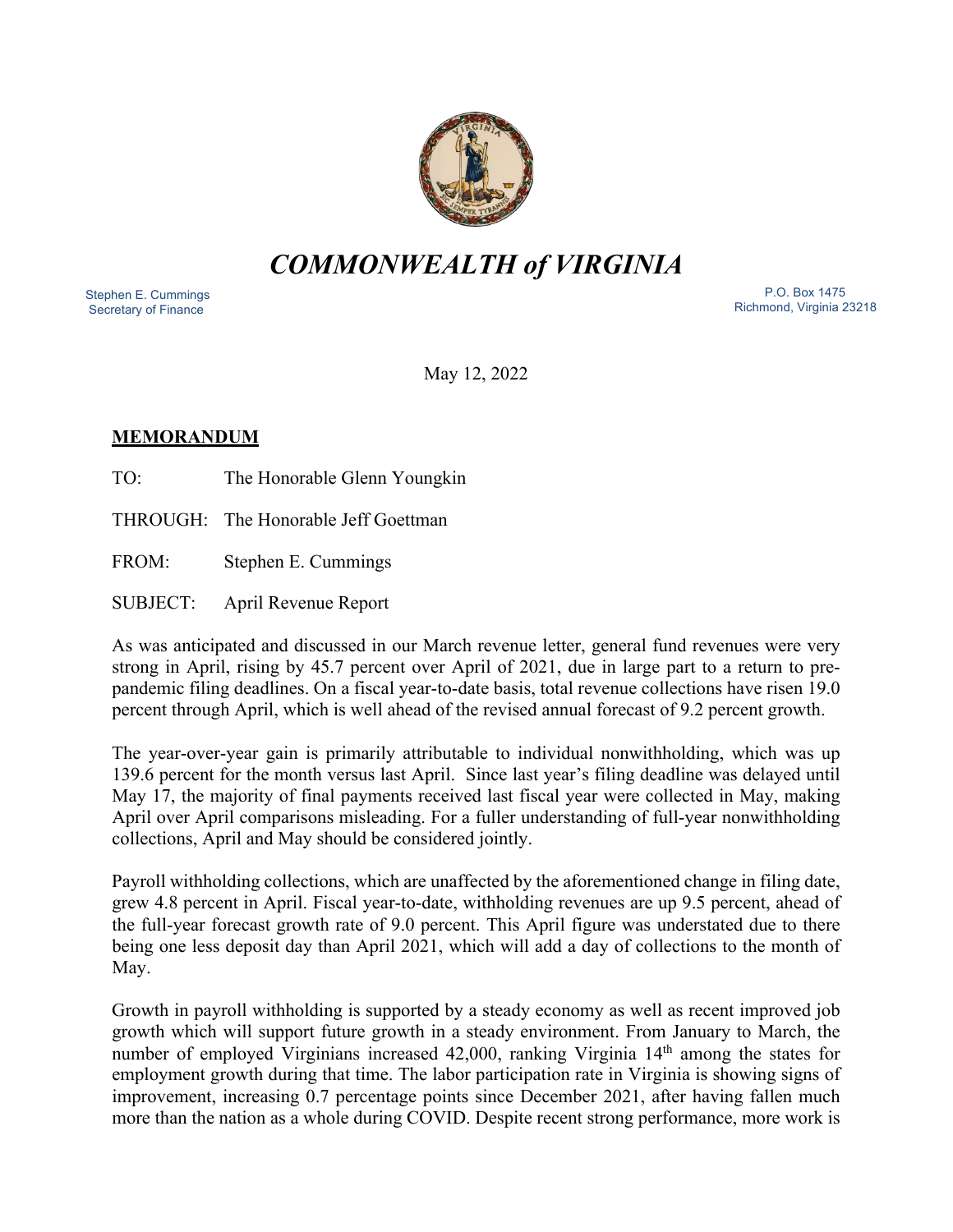May 12, 2022 Page 2 of 6

needed in this area since Virginia has yet to recover more than 170,000 jobs that were lost during the pandemic and ranks  $47<sup>th</sup>$  in jobs recovered since the pandemic.

Sales tax collections also reflect continued economic strength, increasing by 8.4 percent for the month of March. Sales tax collections were broad based in the retail environment as more businesses were open this year as compared to last year when many pandemic-related restrictions were still in place. Fiscal year-to-date growth of 14.4 percent remains comfortably ahead of the annual 11.4 percent forecast.

Corporate taxes receipts were 13.4 percent above April of 2021 and also running comfortably ahead of the forecast, increasing by 37.5 percent year-to-date compared with a forecast of 32.6 percent.

Looking ahead to the remainder of the current fiscal year, Finance staff are confident that the revenue projections contained in the February Mid-Session forecast will be met or exceeded. While we will need to see May results in order to put April into proper context, the current trends in the most important sources of revenues – withholding and sales taxes – remain strong and we are optimistic that the revenues for May and June will support the achievement of our forecast at a minimum.

We are watching the issues that may impact our future revenue streams extremely closely. On the positive side with respect to withholding revenues, the ongoing labor shortage impacting our country is expected to persist given low unemployment and the significant number of job openings that exist. People that have been sitting on the sidelines are beginning to return to the workforce. These factors are leading to both wage and job growth. Also, consumer spending continues to grow given the liquidity and impact of inflation. To the extent that inflation outstrips wage growth over a longer period of time, it should be expected to result in lower spending. Regarding nonwithholding tax revenues, to the extent there is a significant and persistent downturn in the market, these revenues will inevitably decline. We have provided for some of that in our outlook and we are doing more work in this area to understand the impact in previous, similar environments. Lastly, as you will recall, the potential for a slowdown in revenue collections in the upcoming biennium was the primary reason for the decision not to adjust fiscal year 2023 and 2024 revenue projections when the mid-session revised forecast was completed in February. Given recent events, Finance staff are more confident in that decision to hold 2022-24 biennium revenue assumptions unchanged and look forward to revisiting that topic in the planning and budgeting cycle in the Fall.

## **National Economic Indicators**

Over the last month, financial conditions have tightened sharply, as the Fed hiked interest rates by 50 basis points for the first time in over 20 years in an effort to stem inflation. However, the national economy continues to show strength with strong demand and a tight labor supply driving employment and wage growth.

- Supply side constraints continue to hinder the economy's capacity to meet strong demand, reflecting supply chain fallout from COVID-19, geopolitical instability, and labor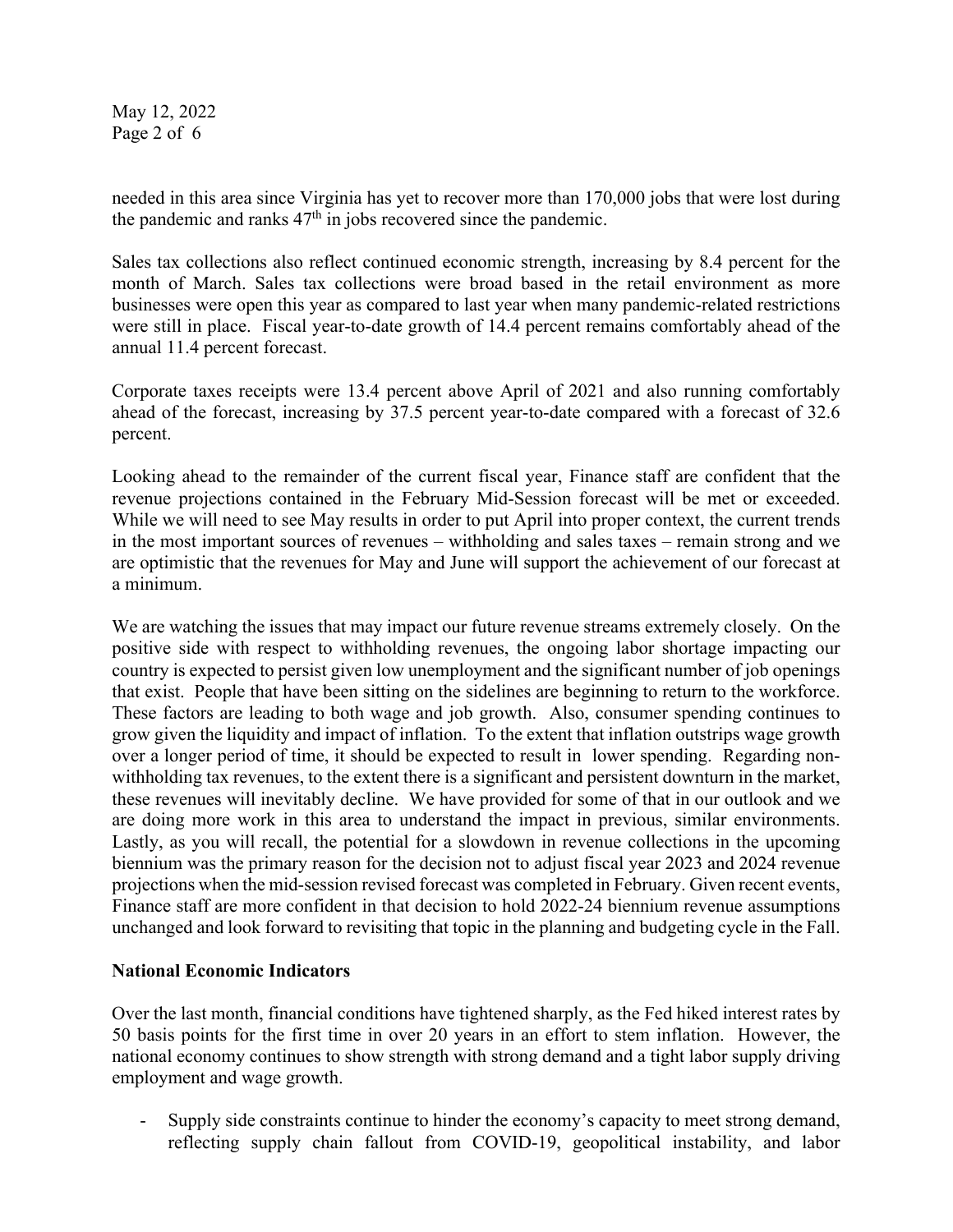shortages. As a result, trade deficits are increasing as we look to imports to meet consumer demand.

- The CPI rose 1.2 percent in March and stands 8.6 percent above March of last year. Core inflation (excluding food and energy prices) rose 0.3 percent and stands 6.4 percent above a year ago.
- Real GDP fell at an annual rate of 1.4 percent in the first quarter of 2022, but the decrease was driven by temporary factors, mainly a surge in imports, while "core" components of GDP – personal consumption, business investment and homebuilding – all grew.
- National unemployment remains low at 3.6 percent, and the job market remains strong. The shortage of workers to fill jobs is impacting large and small employers across the country and continued job and wage growth is expected.
- The labor market added 428,000 jobs to payrolls in April. The gains were widespread, bringing the three-month average to 523,000.
- Initial claims for unemployment rose by 19,000 to 200,000 during the week ending April 30. The four-week moving average rose by 8,000 to 188,000. In a healthy economy, new filings are typically below 250,000.
- At its May meeting, the Federal Reserve raised the federal funds target rate by 50 basis points to the range of 0.75 to 1.0 percent.

## **Virginia Economy**

In Virginia, similar dynamics are at play, as it pertains to employment gains and wage growth. Continued gains in leisure and hospitality, other services, education, and local government are needed to reverse some of the losses during the pandemic.

- In Virginia, payroll employment rose 2.8 percent in March from March of last year. Employment in Northern Virginia rose by 3.1 percent; Hampton Roads rose 1.4 percent, Richmond-Petersburg rose 2.2 percent; and the balance of the state increased 3.7 percent. The seasonally adjusted unemployment rate fell 0.2 percentage point to 3.0 percent and stands 1.5 percentage points below a year ago.
- In a separate survey of households, the Bureau of Labor Statistics reported that 4.18 million Virginians were employed in the month of March, up 100,600 compared to March 2021 and up 42,010 since January.
- Job openings increased 50 percent year-over-year in January, the latest period for which data are available, from 206,000 to 310,000 on a seasonally adjusted basis.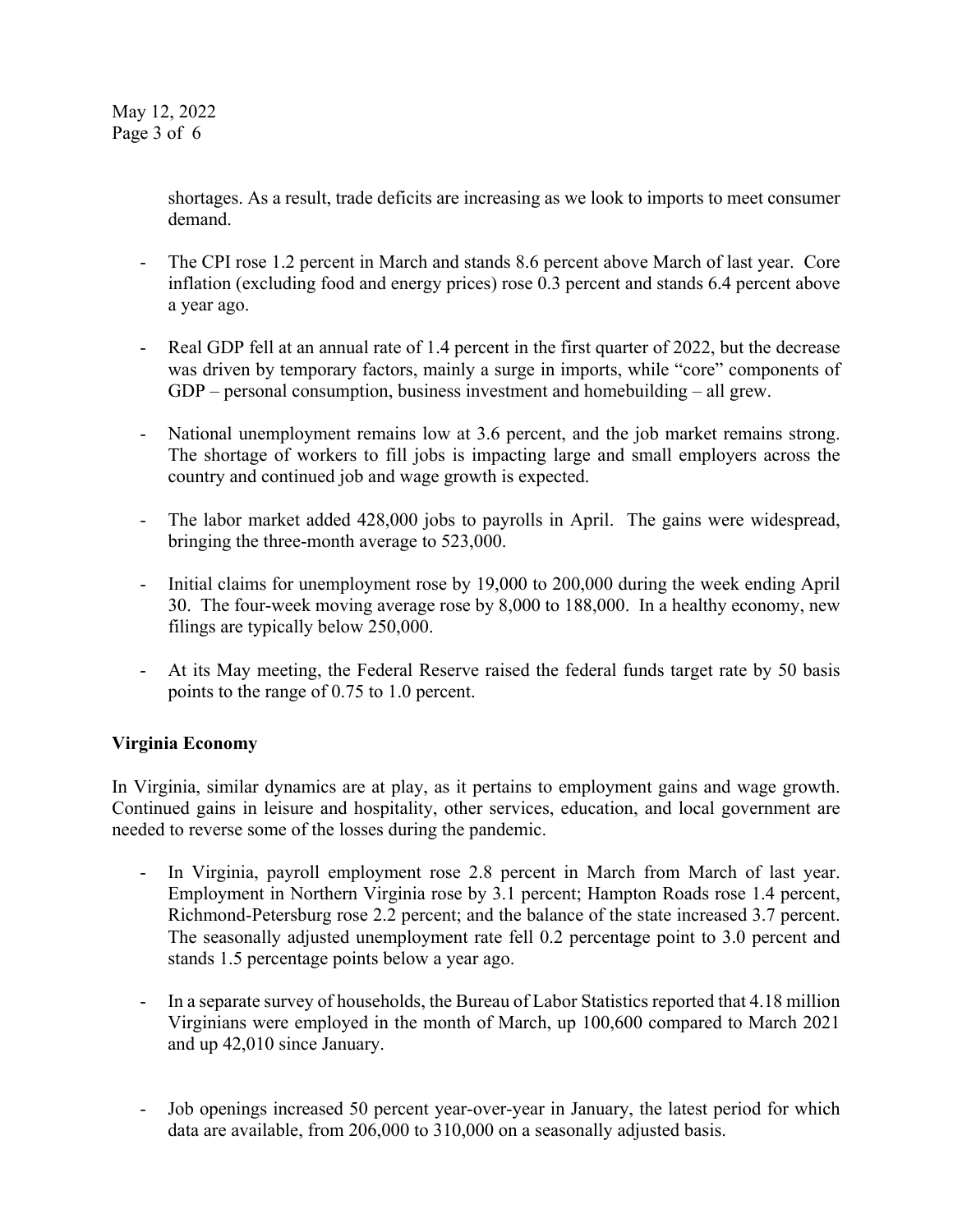May 12, 2022 Page 4 of 6

- Official wage statistics from the Bureau of Labor Statistics are lagged, but the latest data available from the third quarter of 2021 reflect a 5.3 percent increase in average weekly wages compared to the same period a year earlier.
- The Virginia Leading Index jumped 2.0 percent in March after rising 3.4 percent in February. Auto registrations, initial claims, and future employment improved in March while the U.S. Leading index edged down. The indexes for all metro areas increased in March.

## **April Revenue Collections**

April general fund revenues were very strong, rising by 45.7 percent over April of 2021. On a fiscal year-to-date basis, total revenue collections have risen 19.0 percent through April, which is well ahead of the revised annual forecast of 9.2 percent growth. However, last year's federal filing deadline was delayed until May 17 which shifted the timing of final tax payments making April year-over-year comparisons misleading. Adjusting for the pandemic-related changes in tax return due dates, total collections are up 12.1 percent year-to-date.

*Net Individual Income Tax (68% of general fund revenues)*: Through April, collections of net individual income tax rose 67.2 percent from the same period last year, ahead of the annual estimate of 7.3 percent growth. Performance in each component of individual income tax is as follows:

*Individual Income Tax Withholding (56% of general fund revenues)*: Collections of payroll withholding taxes, unaffected by the shift in last year's filing date, rose by 4.8 percent for the month. Year-to-date, collections have risen 9.5 percent from the same period last year, ahead of the annual estimate of 9.0 percent growth.

*Individual Income Tax Nonwithholding (20% of general fund revenues)*: April is typically a significant month for collections in this source, with final payments for tax year 2021 and the first estimated payment for tax year 2022 both due at the beginning of May. Collections in nonwithholding were \$2.2 billion compared with \$907 million in April of last year, an increase of 139.6 percent. This is the first year in three years that the federal due date is back to the normal April time frame and many taxpayers file returns on this date with payments or refund requests.

Year-to-date, collections in nonwithholding grew by 49.9 percent, ahead of the annual estimate of 2.5 percent growth.

*Individual Income Tax Refunds*: The main income tax filing season began in February. During the first three months of the main filing season, TAX issued 2.1 million refunds, compared with 1.9 million in the same period last year. Through April, TAX has issued \$1,518.0 million in individual refunds compared with \$1,496.6 million in the same period last year.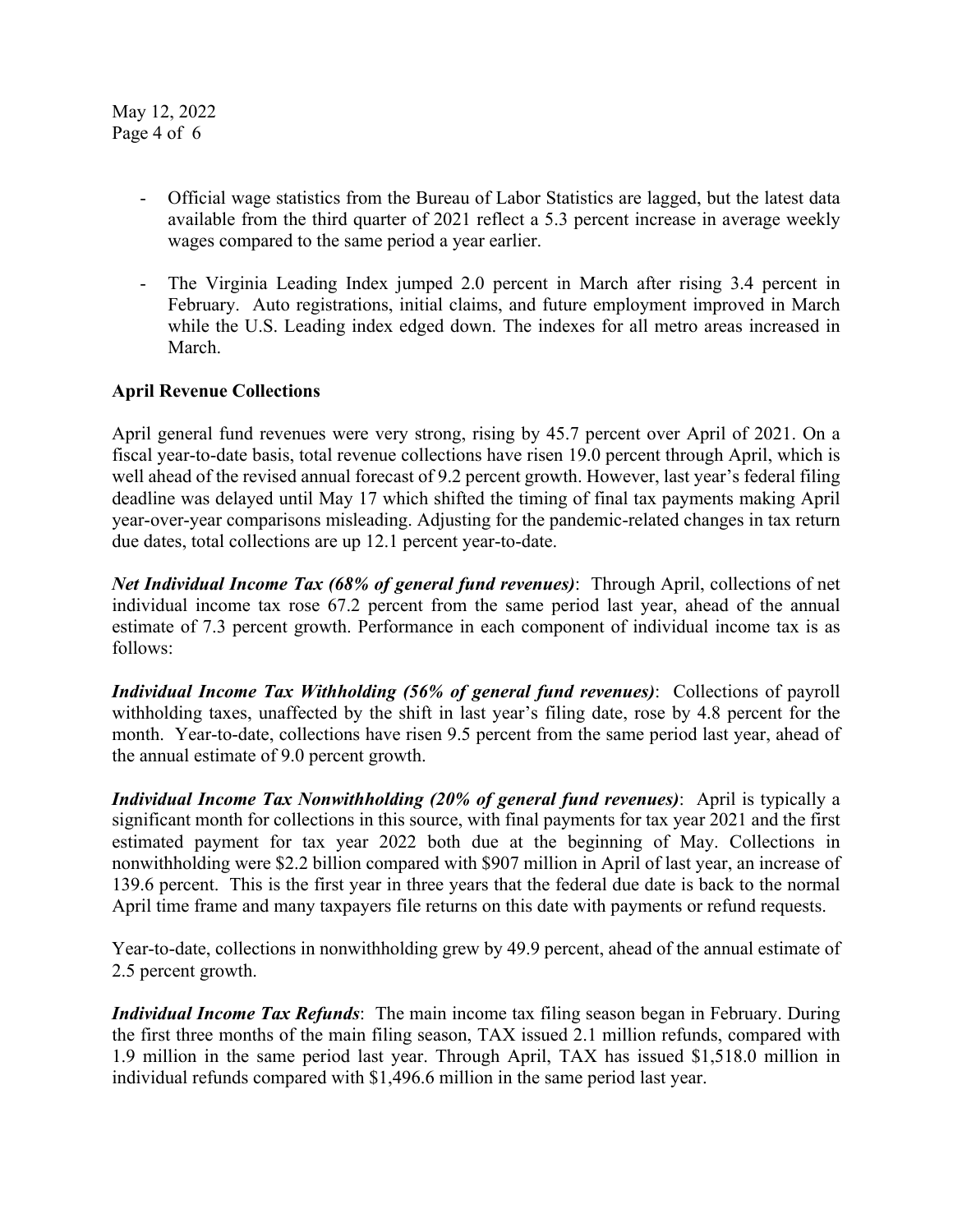May 12, 2022 Page 5 of 6

*Sales Tax (17% of general fund revenues)*: Collections of sales and use taxes, reflecting March sales, rose 8.4 percent in April. On a year-to-date basis, collections of sales and use taxes have risen 14.4 percent, ahead of the annual estimate of 11.4 percent growth.

*Corporate Income Tax (7% of general fund revenues)*: In April, corporations typically make their first estimated payment for the current tax year and make either a final or an extension payment for the previous tax year 2021. Collections of corporate income taxes were \$439.3 million in April, compared with receipts of \$387.3 million in April of last year, an increase of 13.4 percent. On a year-to-date basis, collections have increased 37.5 percent compared with the forecast of 32.6 percent growth.

*Wills, Suits, Deeds, Contracts (2% of general fund revenues)*: Collections of wills, suits, deeds, and contracts – mainly recordation tax collections – were \$54.2 million in April, compared with \$59.8 million in April of last year, falling by 9.3 percent. Higher interest rates and lower supplies of housing available for purchase are contributing to this decline. On a year-to-date basis, collections have fallen 2.7 percent, ahead of the annual forecast of a 4.3 percent decline.

*Insurance Premiums (2% of general fund revenues)*. Estimated payments were due also in this source in April. Collections for the month were \$142.1 million as compared to last April's \$144.5 million. Year-to-date collections were \$268.6 million through March, compared with \$221.3 million in the same period last year, an increase of 21.4 percent.

#### **Other Revenue Sources**

The following list provides data on April collections for other revenue sources:

|                                    | Year-to-Date | Annual<br><b>Estimate</b> |
|------------------------------------|--------------|---------------------------|
| Interest Income (0.4% GF revenues) | $4.7\%$      | $6.7\%$                   |
| ABC Taxes (1% GF revenues)         | $1.3\%$      | $1.4\%$                   |

*All Other Revenue (2% of general fund revenues)*: Receipts in All Other Revenue fell 6.4 percent in April, \$32.2 million compared with \$34.4 million a year ago. On a year-to-date basis, collections of All Other Revenue rose 11.6 percent from the same period last year, above the annual estimate of 3.1 percent growth.

## **Summary**

Total general fund revenues rose by 45.7 percent in April. This extraordinary growth is primarily driven by the change in filing date back to April versus May in 2021, thereby shifting final payments back to April which drives a significant change in the non-withholding line item. As a result, we will need to look at the combined results of April and May versus last year to determine